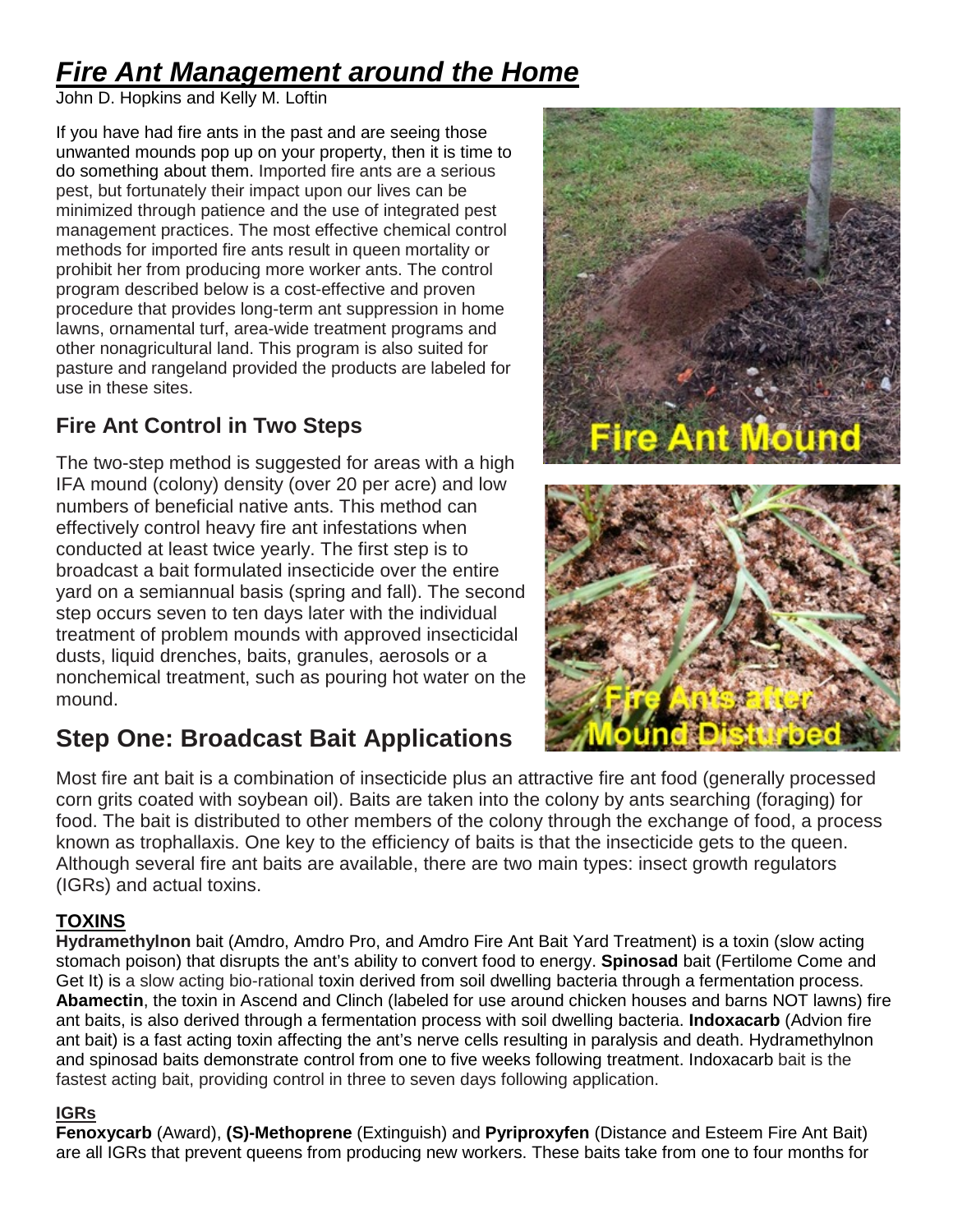control. **Abamectin** (Ascend and Clinch) bait acts much like an insect growth regulator when applied at broadcast rates and like a toxin when applied at rates for individual mound treatment. Although IGRs may take longer to achieve results, control may last up to a year, especially if treated areas are greater than one acre.

Extinguish Plus and Amdro FireStrike Fire Ant Bait are pre-blended combination bait products containing both a slow acting stomach poison (hydramethylnon) and an IGR (methoprene). This combination is fast acting like hydramethylnon and long lasting like methoprene.

#### **Broadcast Application**

Broadcast treatments are less expensive (in terms of product cost as well as time) and control colonies even when mounds are not visible. For best results:

- Use **fresh bait**, preferably from an unopened container or one that has been tightly sealed and not stored for long periods (most labels suggest using within three to six months after opening).
- **Do not disturb mounds** before bait application.
- Apply bait when the **ground** and **grass** are **dry** and **rain is not expected** for the next 12 to 24 hours.
- Apply bait when foraging **ants** are **actively searching** for food. This can be determined by leaving a small amount of food material (hot dog pieces or greasy chips) near an active mound. If ants are seen on the hot dog piece or chip within 10 to 30 minutes, it's a good time to apply bait. Ants are less active during cold and hot periods (when soil temperature is less than 70°F or greater than 95°F).
- In the summer, it may be necessary to apply baits in late afternoon or evening when ants are most active.
- **READ AND FOLLOW LABEL INSTRUCTIONS**. Make certain the area you plan to treat with the bait product is listed on the label. Most bait products can be used in residential, recreational and landscaped areas. However, only a few baits are labeled for use in agricultural areas, such as cropland, pastures, orchards and vegetable gardens. For example, Extinguish, Esteem and Fertilome Come and Get It are the only fire ant baits labeled for use in home gardens and/or cropland. Amdro Pro, Esteem, Extinguish and Extinguish Plus are the only baits labeled for use on pastures and hay meadows.

For small areas, baits can be best applied with a handheld seed spreader. Set the spreader at the smallest opening and make passes (swaths) approximately 10 to 15 feet apart (a couple of passes for the average yard) at a normal walking speed to apply the recommended rate (for most baits 1 to 1 1/2 pounds per acre, or approximately 1 ounce per 2,000 square feet). For medium to large sized areas, chest type or vehicle mounted spreaders can be used.







**Handheld Seeder/Spreader Chest Type Seeder/Spreader Vehicle Mounted Seeder/Spreader**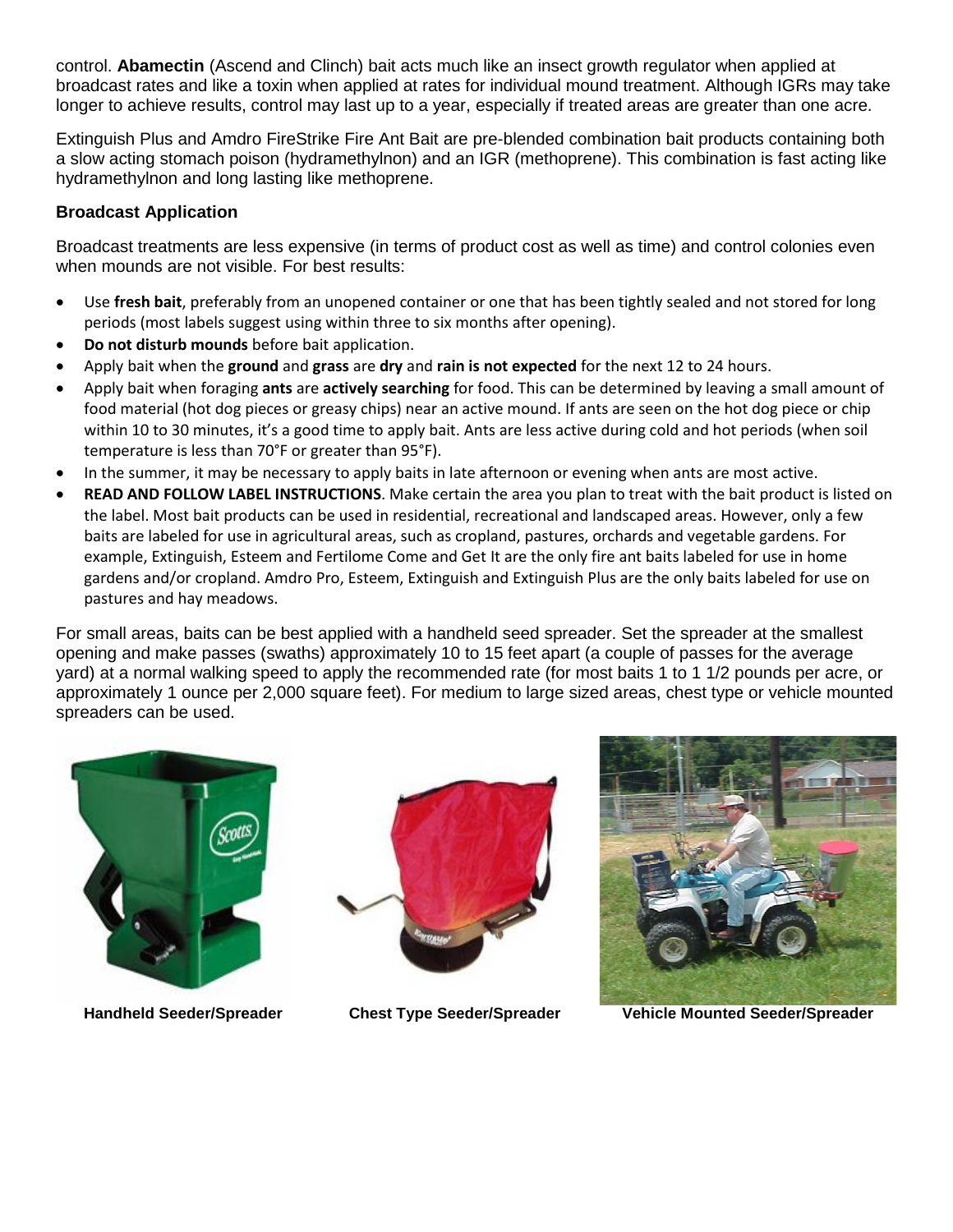Some bait formulations like Amdro Fire Ant Bait Yard Treatment and Amdro FireStrike Fire Ant Bait are applied at higher rates, usually with a wheeled granular/fertilizer applicator.

## **Step Two: Individual Mound Treatment**

Chemical and nonchemical methods may be used for individual treatment of fire ant mounds. **Individual mound treatments should be applied from seven to ten days following the broadcast of bait.** Dusts, liquid drenches, granules and aerosols are examples of contact insecticides. As a contact insecticide, these products must actually come into direct contact with the ant.

**Chemical Treatments:** Some products are formulated as *dusts*. Ants walking through the treated soil get dust on their bodies and transport the insecticide into the mound. Within a few days, the entire colony should be killed. To use a dust, distribute the recommended amount evenly over the mound. **DO NOT INHALE THE DUST OR GET IT ON YOUR SKIN, AND DO NOT DISTURB THE MOUND PRIOR TO TREATMENT.**

Some chemical products are formulated as liquid concentrates or wettable powders that are diluted/mixed with water and then applied to the mound. These *liquid drenches* kill the ants underground but must be applied in sufficient volume to penetrate the entire nest (one to two gallons of diluted mixture poured over the top of each mound). Mound drenches generally provide control within a few hours. When handling liquid concentrates, always wear unlined chemical resistant gloves and other personal protective equipment as specified on the product label to avoid getting the product on your skin. Mix the proper amount in a one or two gallon container, such as a sprinkler can. Write "POISON" on the container, and do not use for any other purpose. **DO NOT DISTURB THE MOUND PRIOR TO TREATMENT**.



*Wheeled Granular/Fertilizer Applicator*



**Dust Application**



**Liquid Drench**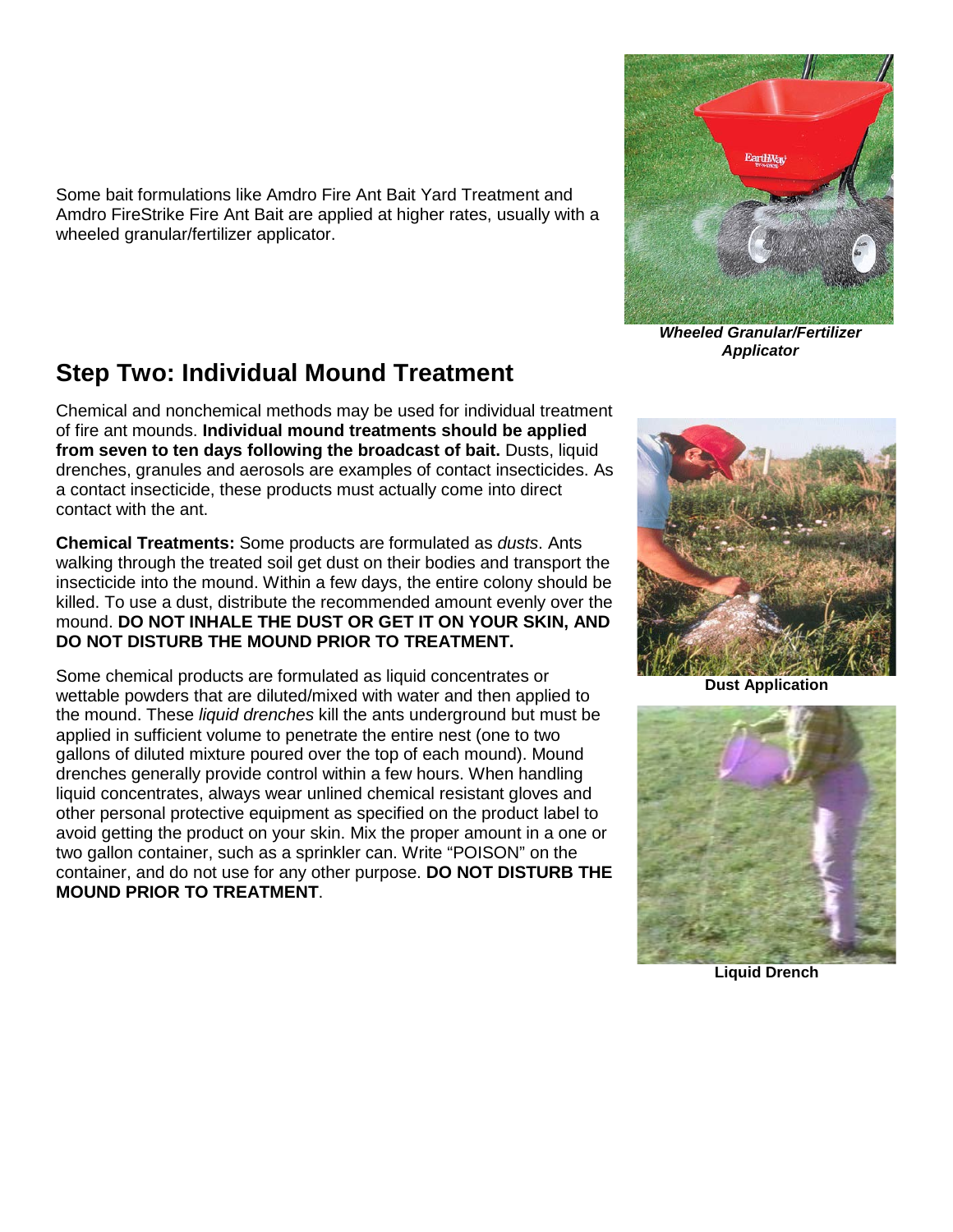*Bait* products, as mentioned above for broadcast treatment, can also be used for treatment of individual mounds. Baits are applied as described in step one – except that they are not broadcast but applied around individual problem mounds. **DO NOT APPLY BAITS DIRECTLY ON THE MOUND OR DISTURB THE MOUND.** Uniformly sprinkle 3 to 5 level tablespoons from 1 to 3 feet around the base of the mound and **DO NOT WATER IN**.

*Granular products* are another method of getting insecticides into fire ant mounds. The active ingredient in a granular insecticide is released when water is poured over the granules. To treat a single mound, measure out the recommended amount and sprinkle it on and around the mound. **DO NOT DISTURB THE MOUND.** Use a sprinkling can that breaks the water stream into droplets to pour 1 to 2 gallons of water over the treated mound if the label states that the product needs to be watered in. Sprinkle gently to avoid disturbing the colony and washing the granules off the mound. Remember, application of less than the recommended amount of water with either liquid concentrates or granular insecticides provides poor results. Unless the product completely penetrates the mound, ants will move to a different site via underground foraging tunnels to avoid the insecticide.

Some products are formulated as aerosols, to which an injection rod is attached. The rod is inserted into the mound and the insecticide is injected, according to label instructions. Many of the applications of contact insecticides are faster acting than applications of baits; however, baits have the advantage of treating inaccessible and unseen mounds. Baits also are formulated to impact the queen. **To kill a fire ant colony, you must kill the queen.**

**Low Toxicity, Organic and Nonchemical Treatments:** A few active ingredients used in fire ant control products are commonly referred to as "organic" or "least toxic" (e.g., boric acid, pyrethrins, rotenone and diatomaceous earth). Diatomaceous earth, a natural silica based dust, kills some ants but is not very effective when the soil is moist, and it rarely eliminates ant colonies when used alone. Pyrethrin, a botanical insecticide, kills ants quickly and, when formulated with diatomaceous earth, effectiveness may be enhanced. Some products containing spinosad (Entrust Naturalyte Insect Control and Scott's Green Light Lawn & Garden Spray) are considered "organic" and are OMRI (Organic Materials Review Institute) certified for organic production areas while other liquid spinosad products (Conserve SC and Bonide's Captain Jack's Dead Bug Brew Concentrate) are not OMRI certified. These spinosad products are available in a concentrated formulation that can be mixed with water to use as a mound drench.

**Boiling Water:** Nonchemical methods, such as pouring boiling water on mounds, may eliminate up to 60 percent of treated mounds, but can be hazardous to plants, grass and especially the person transporting the very hot water.

**All chemical information provided is given with the understanding that no endorsement of named products is intended, nor is criticism implied of similar products that are not mentioned. Individuals who use pesticides are responsible for ensuring that the intended use complies with current regulations and conforms to the product label.** 

> **Before purchasing or using any pesticide, always read and carefully follow the label directions.**

**Granular Insecticide watered in**